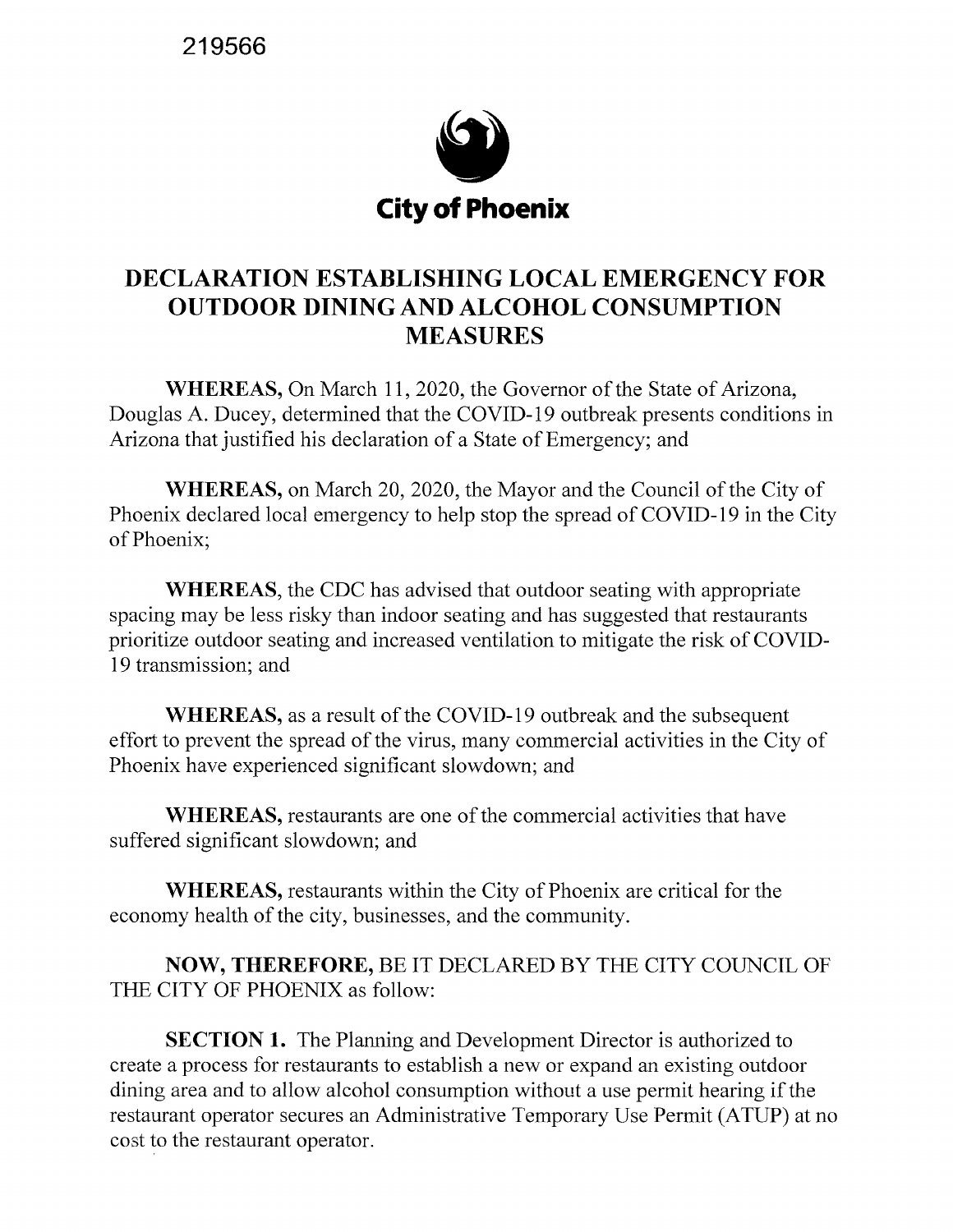**SECTION 2.** The Planning and Development Director may issue an ATUP authorizing a new or expanded outdoor dining area if the ATUP applicant can meet certain criteria established by the Planning and Development Director, demonstrate compliance with all other applicable legal requirements such as Americans with Disabilities Act, preserve necessary fire lane access for emergency vehicles, and follow other stipulations attached to the ATUP.

**PASSED** by the Council of the City of Phoenix this 1st day of July, 2020.

Mayor of the Eity of Phoenix

ATTEST:

Juin Joli VC City Clerk 1

APPROVED AS TO FORM:



Lacktrian City Attorney

REVIEWED BY:

-~-=-..:!------:;!fd~;=c---.::---\_-\_-\_---;.\_,.\_\_ City Manager

dh:2192044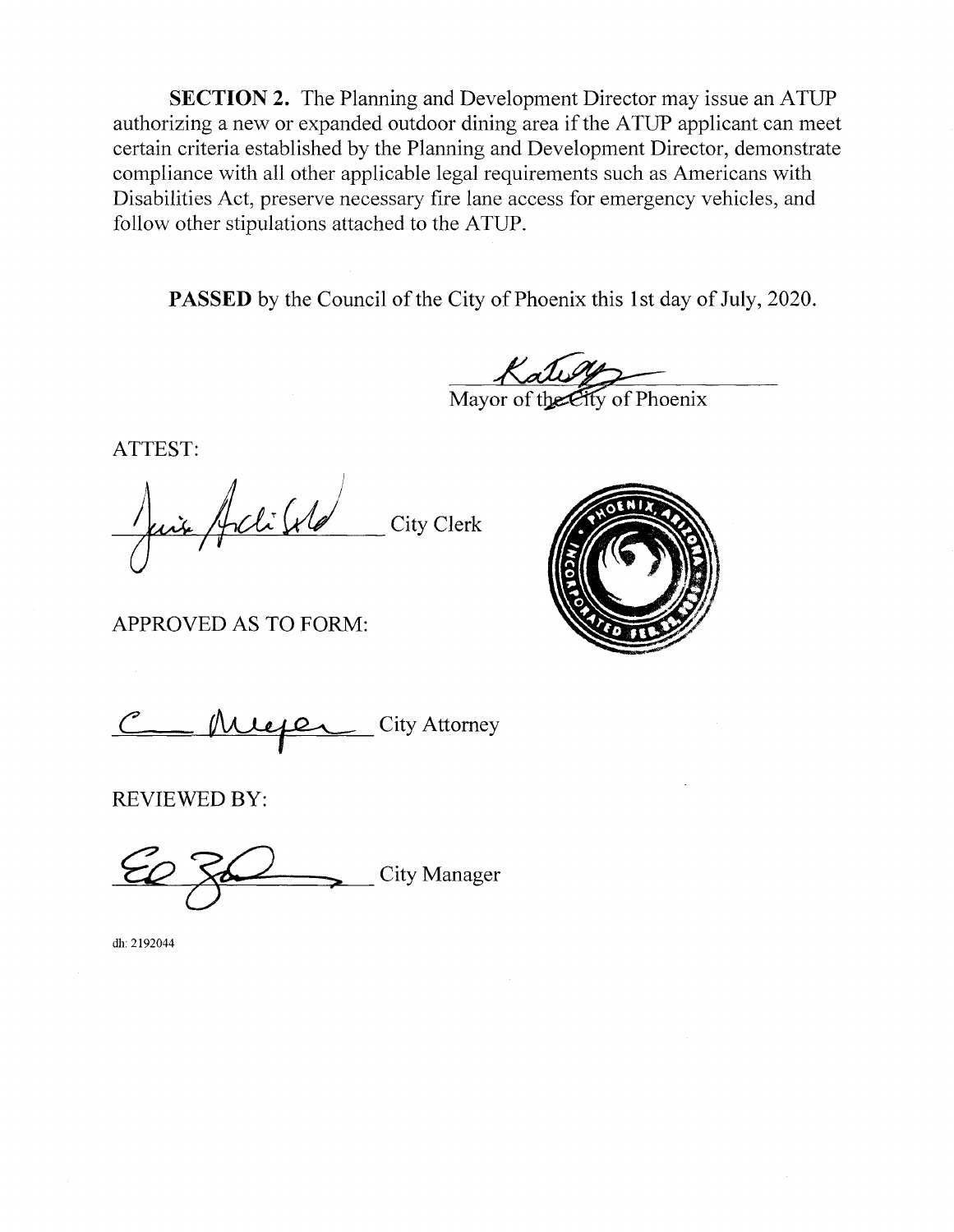

Report

Agenda Date: 7/1/2020, Item No. 30

# **Emergency Declaration - Outdoor Dining and Alcohol Consumption Measures**

Request the City Council adopt an emergency declaration under the declared local emergency to establish temporary guidelines for outdoor dining/alcohol consumption and commercial signs as described in the memo dated June 23, 2020, from the Planning and Development Director. By this declaration, the City of Phoenix would be providing relief regarding certain requirements associated with outdoor dining and commercial signs in an effort to support the vitality of the local business community through the unprecedented challenges triggered by the COVID-19 pandemic.

#### **Summary**

The guidelines create a process for restaurants to establish a new or expand an existing outdoor dining area and alcohol consumption without a use-permit hearing if the restaurant operator secures an Administrative Temporary Use Permit (ATUP) at no cost to the applicant. The ATUP submittal requires the applicant to meet certain criteria to qualify, demonstrate how applicable Zoning Ordinance and other applicable codes can still be met, such as Americans with Disabilities Act access requirements and fire lanes access for emergency vehicles. In addition, the applicant must operate the patio area pursuant to the stipulation attached to the ATUP and that the temporary approval may be revoked if an applicant does not comply with the requirements.

The guidelines also reinforce what has been implemented related to temporary signs for businesses since the City Council's Declaration of a Local Emergency The guidelines outline requirements for temporary signs that can be secured without a permit for commercial properties during the period of the local emergency.

Additional details regarding the guidelines are outlined in Attachment A - Planning and Development Director Memo Dated June 23, 2020.

#### **Responsible Department**

This item is submitted by Deputy City Manager Mario Paniagua and the Planning and Development Department.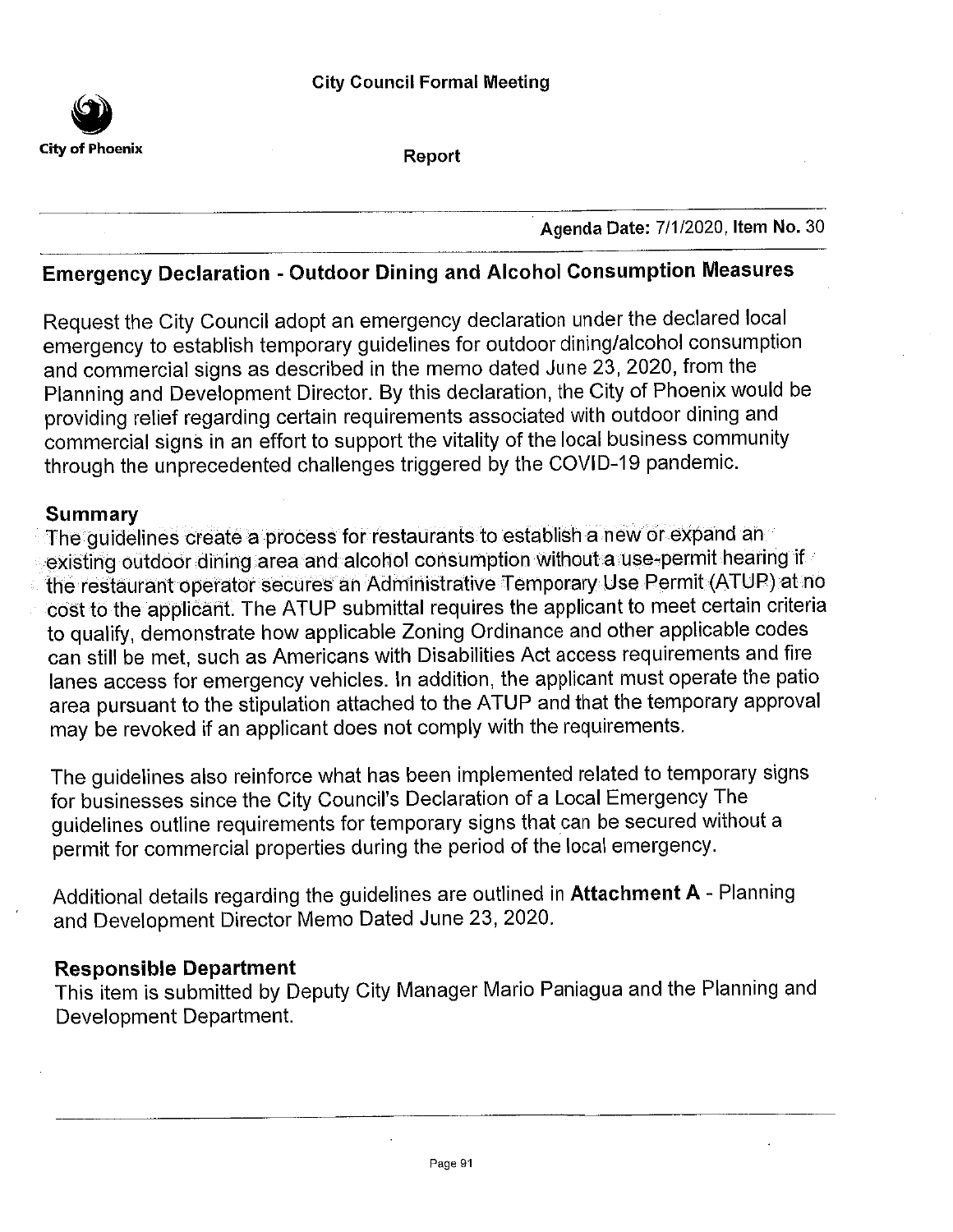### Attachment A



To: **Phoenix City Council**  Date: June 23, 2020

- Alan Stephenson From: Planning and Development Director
- **Subject:** Proposed Temporary Outdoor Dining and Signs Guidelines

### **TEMPORARY OUTDOOR DINING**

During the COVID-19 Pandemic restaurants located within a zoning district that permits outdoor dining and alcohol consumption will be able to expand an existing outdoor dining area without a use-permit hearing if the restaurant operator secures an Administrative Temporary Use Permit (ATUP) with no fee. Restaurants that do not have an existing outdoor dining area shall only be permitted to establish one through the ATUP process, so long as they are not within 500-feet of a residential zoning district boundary. In addition to the 500-feet, restaurants within C-1 zoned property may only expand alcohol sales if they have an approved use permit for the overall restaurant for alcoholic beverage consumption. These provisions are necessary because of the potential for the outdoor activity to create nuisance issues to nearby residential uses and because the C-1 neighborhood retail zoning district requires that a use permit be approved for any alcoholic beverage consumption on the parcel.

An applicant requesting to utilize these allowances shall be required to submit an ATUP application and enclose a letter and attachments that demonstrate compliance with the following:

- $\circ$  Written authorization from the property owner authorizing the expanded area.
- $\circ$  A site or plot plan that depicts the location of buildings and the proposed outdoor dining area or expanded outdoor dining area.
- $\circ$  The Temporary Extension of Premises application submittal to the Arizona State Liquor Board.

The ATUP supplemental letter shall also address how the requested outdoor dining area will:

- o Not occupy or impact the use of ADA facilities or public sidewalks.
- o Not eliminate required parking spaces (excess parking spaces are permitted to be occupied).
- $\circ$  Not block existing private or public driveways/accessways or drive aisles.
- o Not block fire lanes, loading or unloading zones or other designated public safety areas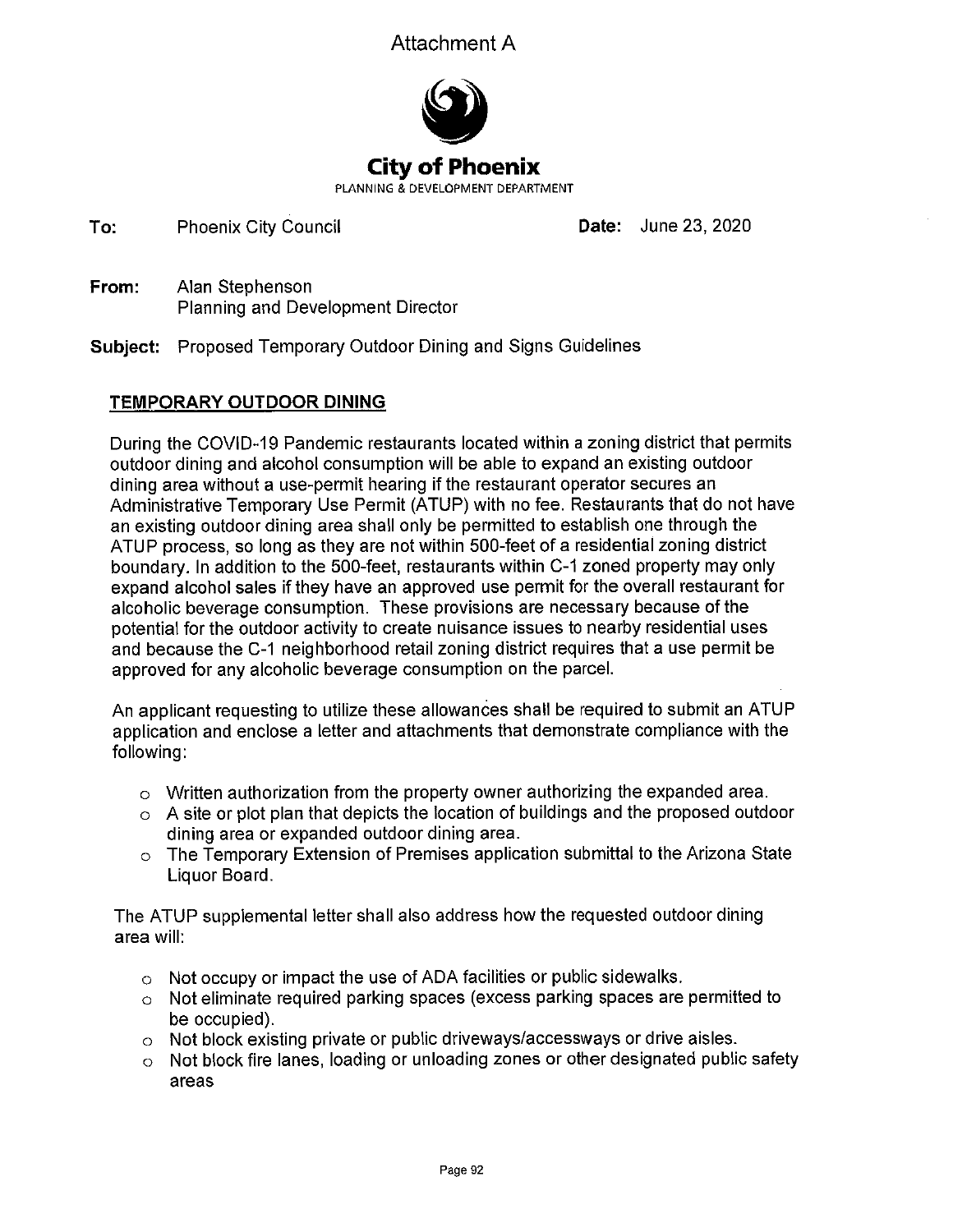- $\circ$  Abide by any zoning stipulations associated with the site from either the underlying zoning case or an approved use permit for the outdoor dining.
- Comply with other applicable City Ordinances (including Zoning Ordinance and  $\circ$ **Building Codes).**

An allowance for the use of required parking spaces for an outdoor dining area will be considered if the restaurant is implementing social distancing measures resulting in a reduction in the amount of existing dining area and can demonstrate that the proposed outdoor dining area does not exceed the square footage of the existing dining area.

If alcohol will be provided in the proposed outdoor dining area the necessary approvals must be secured from the Arizona Department of Liquor Licenses and Control. The applicant must include the pertinent information about the extension of premises application in the letter a staff will evaluate that request concurrent with the request for outdoor dining and alcohol sales. Applicant must state in the ATUP application that they are submitting truthful information and acknowledge that misrepresentation or not maintaining the expanded area in conformance with the ATUP requirements is grounds for revocation of the approved ATUP.

Approval of the ATUP is due to the COVID-19 Pandemic and will not be granted unless the above criteria is met as approved by the Planning and Development Department Director or designee. The applicant must abide by the outlined conditions in the ATUP and/or other requirements placed on the area at the time of ATUP approval. The Planning and Development Director reserves the right to revoke the approval of the ATUP issued pursuant to this memo. The program may end earlier than the City Council rescinds the Local Emergency Declaration if circumstances warrant. If rescinded the Planning and Development Director will provide 60 days' notice in writing to any approved ATUP holder under this temporary program.

#### **TEMPORARY SIGNS**

The purpose of these guidelines is to keep pedestrians and motorists safe and prevent hazards from being created by blocking sidewalks and other pedestrian areas and preventing encroachment into sight visibility triangles at intersections for vehicular traffic.

These guidelines are intended as a temporary relief measure during the COVID-19 Pandemic for businesses and do not apply to non-business uses.

- 1. No temporary signs shall encroach into the public right-of-way or the traffic visibility zone (also known as visibility triangles) at corners or driveways.
- 2. Sign permits for temporary signs in non-residential zoned areas, Downtown Code area, and properties zoned Walkable Urban Code are not required during the COVID-19 Pandemic.